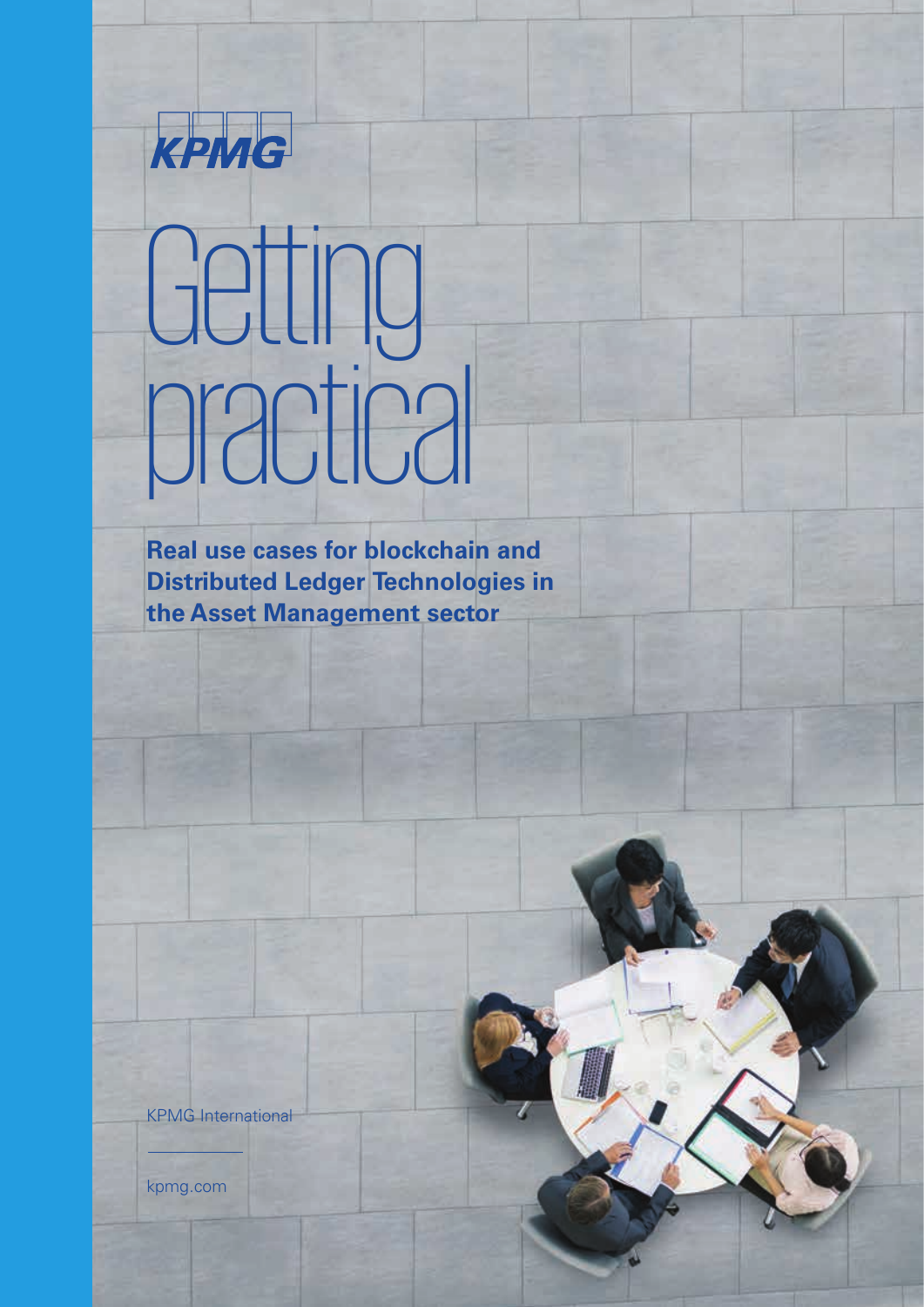# Foreword

Just recently, blockchain and Distributed Ledger Technologies (DLT) were considered merely aspirational and a form of exaggerated hype. Many were claiming that these technologies would not fulfill their potential for disruption and revolutionize the asset management sector. Although, today these aspirations are in fact approaching reality.

There are many amazing benefits of blockchain and DLT that should be taken seriously. Many asset managers or banks are starting to recognize the wide range of benefits that this new technology could deliver.

To illustrate, we have created this document — to cut through the hype of blockchain and DLT to offer real and practical examples of how these technologies work in the asset management space.

In the following pages, we look at three specific areas where blockchain and DLT are disrupting the status quo for asset managers and their value chains. We spotlight new startups and platforms that are influencing the adoption of the technology within the sector. And we offer a few key takeaways to help managers and value chain players prepare for the future.

There is no doubt that blockchain and DLT technologies will have a fundamental and in some cases disruptive — impact on the sector. Our advice to all players in the value chain is to start developing a clear and strategic roadmap that will allow your organization to respond to, and capitalize on, the shift towards blockchain and DLT technologies. Even for those whose business may be substantially affected, it is time to examine the strategic evolution and the re-definition of the business model.

We also advise organizations and managers to learn more about blockchain and DLT. We encourage them to talk to all players in the new environment — advisors, startups, Fintech investors, regulators and others — to better define their roadmap.

To learn more about these — or other emerging concepts and ideas — we encourage you to contact your local KPMG member firm or any of the contacts listed at the back of this publication.



**Tom Brown** Global Head of Asset Management

### **Some definitions:**

#### **Distributed Ledger**

**Technologies (DLT):** Distributed Ledgers are basically any shared, replicated and synchronized databases spread across multiple locations. DLTs leverage the cloud to allow parties in a value chain or ecosystem to share data securely in near real-time, thereby opening up new opportunities for peer-to-peer collaboration and transactions.

**Blockchain:** Blockchain shot to fame as the distributed database behind the digital currency, bitcoin. But it is just one of many different types of DLT platforms now in operation. While people tend to use the term blockchain as a synonym for DLT, it is important to remember that the DLT ecosystem is much broader than one technology or platform.

#### **Smart contracts:** Smart

contracts are standardized, fully-automated and autonomous financial instruments that facilitate, verify and enforce attributes of a contract according to predetermined scenarios. Underpinned by DLT technology, smart contracts ensure that agreements are fulfilled by all parties, automatically and in near real-time.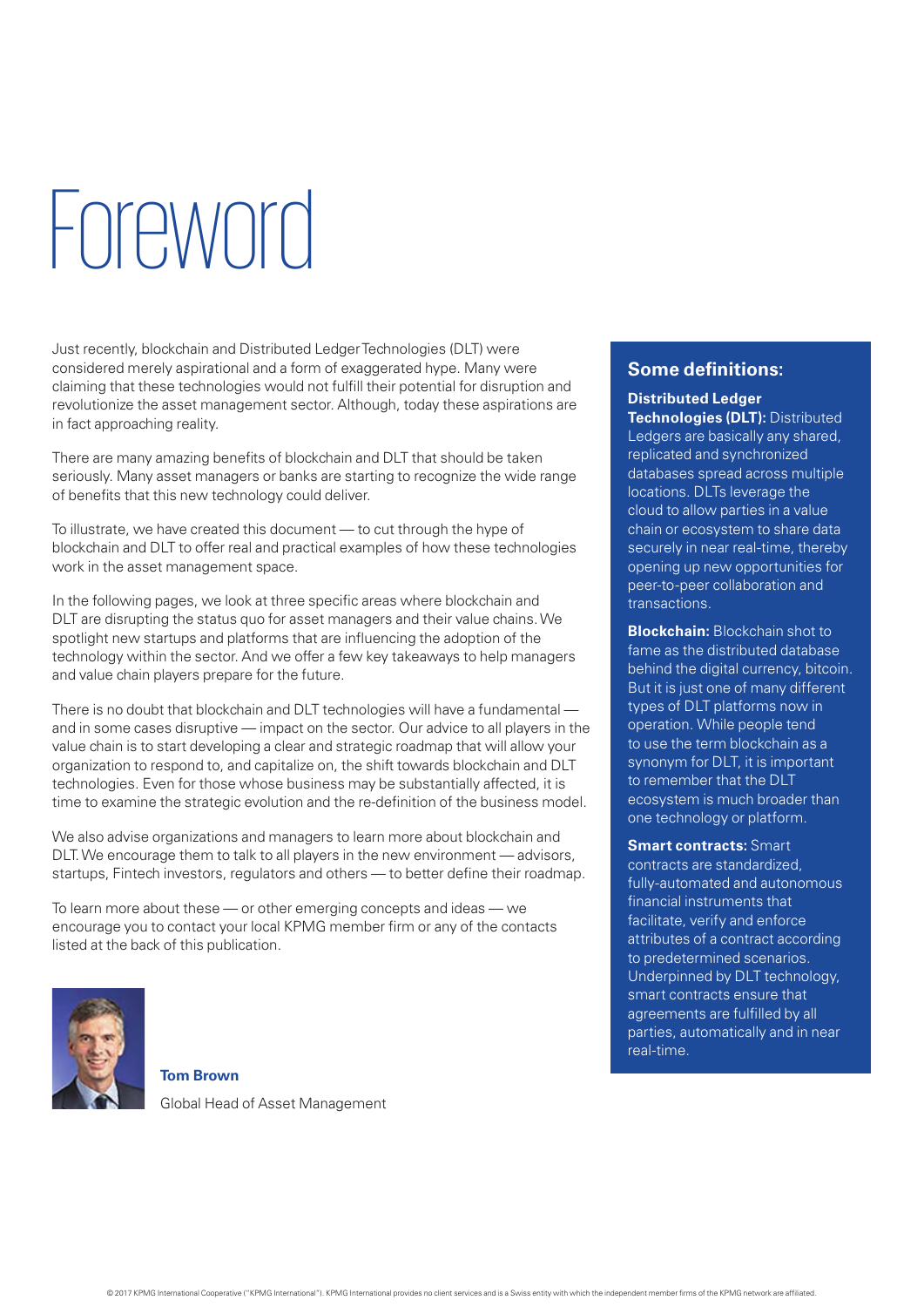# If you only read one thing…

Here are five reasons why everyone in the value chain should be thinking carefully about blockchain and DLT.

- **1. It is rapidly becoming the underlying approach of the global system infrastructure:** More than a single solution or technology, blockchain and DLT technologies essentially connect together to form a new type of market infrastructure that sits on top of — and integrates into — existing systems and processes. And in doing so, it is quickly penetrating and changing the way firms, regulators, investors and managers communicate and share data.
- **2. It is enabling future competitive advantage:** Blockchain investments may not be paying massive returns yet, but they are allowing some firms to create the right platform for future growth. The adoption of blockchain and DLT should unlock unprecedented business flexibility, improved efficiency and new capabilities that could be leveraged to rapidly respond to changing market dynamics and competition in the future.
- **3. It is fundamentally disrupting the value chain:** Blockchain will add significant value by improving confidence between parties, reducing friction in the value chain and speeding up complicated inter-party processes. But it will also mean the disintermediation (or, more likely a refocusing) of certain players in the value chain. Players should be sizing up their future position and managers should be reassessing their value chains. Certain players such as the transfer agents and the clearing and settlement houses will need to address their future in the value chain and migrate to a new model.
- **4. It will be ubiquitous within the next 5 years:** We expect to see many players (particularly in the mid- to large-sized funds) start to shift processes and transactions towards blockchain and DLT platforms over the coming year, thereby creating the scale to drive ubiquity. Several asset managers are starting to use blockchain technology for key activities and even a large part of their value chain.
- **5. It is supported by regulators and watchdogs:** In several jurisdictions regulators are already consulting the asset management industry to consider the use of blockchain or DLT. One important aspect, amongst others, is to permit the issue of shares by blockchain and the account shares management in the blockchain to unlock the potential of these technologies. These consultations suggest that regulators and watchdogs are carefully considering how the technologies could be used to improve market transparency, compliance and auditability.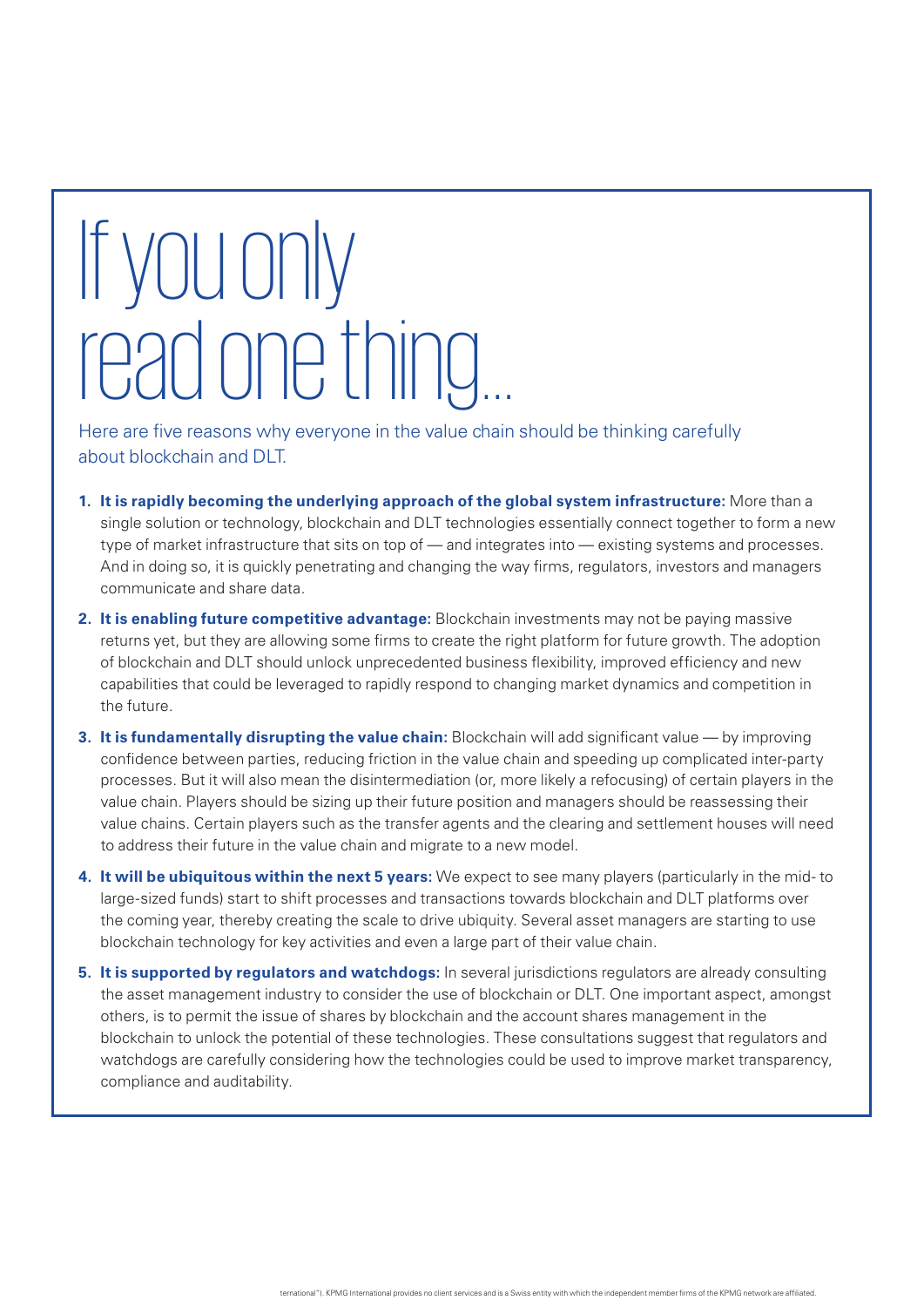# Distribution

The fund distribution value chain is facing massive disruption. Could DLT be the value-generator everyone is looking for?

Cost pressures are rising. Margins are being squeezed. And new regulation — particularly MiFID II — is threatening the very foundations of the distribution value chain in Europe and beyond. At the same time, fund managers are looking to 'move to the middle', potentially disintermediating the distribution network in the process.

Fund managers want lower costs, faster processing times, better value from their distribution value chain and direct access to the final investors. And most of the value chain players want to provide just that. For many, it is a matter of survival.

#### **DLT to the rescue?**

Using a platform underpinned by a DLT, fund managers and distribution players could dramatically reduce the cost and time associated with transactions. With all players participating in the platform, transaction information can be routed, recorded, reconciled and monitored securely and in near real-time using blockchain technology.

A DLT platform could, for example, allow asset managers to receive transaction information within milliseconds of the purchase. And it could reduce the costs of KYC, AML, order routing and other fund administration for asset managers.

#### **The new reality**

For asset managers, the shift towards a DLT-enabled platform will not only help reduce costs, it could also unlock a number of direct-to-consumer opportunities that will become increasingly valuable as Europe (and other jurisdictions) move towards MiFID-type restrictions on retrocessions and incentives.

For players in the distribution value chain, the shift to DLT will create an unprecedented opportunity to automate the more commoditized parts of their business in order to focus on adding value by, for example, providing increasingly intelligent interfaces to manage increasingly complex subscriptions that have direct access to the final investors.

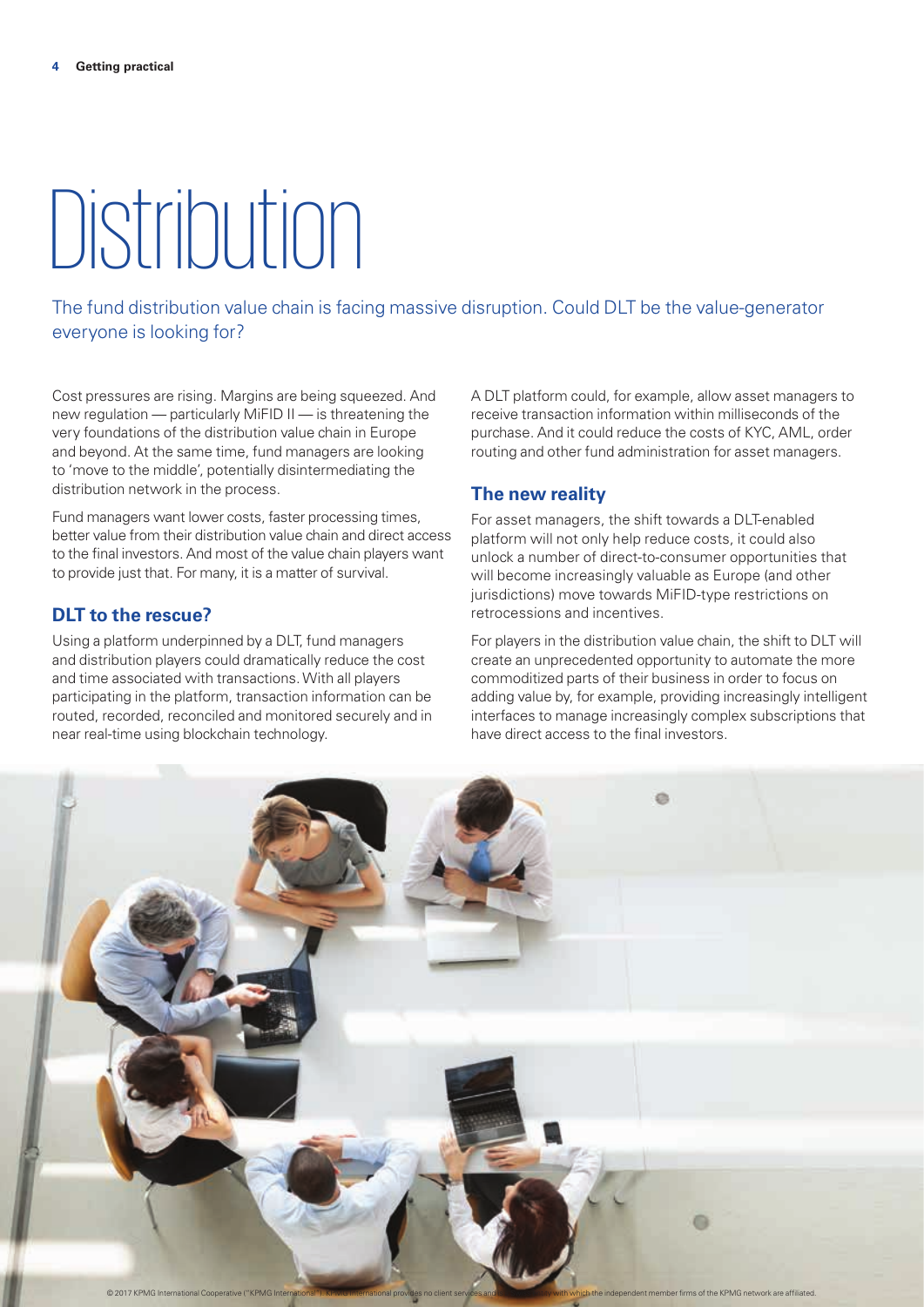## **One to watch: FundsDLT**

FundsDLT is a digital funds distribution platform that connects asset managers, transfer agents, investors, custodians, regulators and others through a DLT-enabled platform, offering a technology of transactions using smart contracts and DLT. The solution was created through a partnership between InTech, Fundsquare and KPMG and was recently showcased to asset managers and regulators in Luxembourg.

The platform will allow asset managers to sell funds directly to investors, which in turn will dramatically reduce the cost of administration and the time taken to process transactions.

The platform, perhaps better referenced as an ecosystem, aims to streamline a whole range of fund administration and order-routing tasks by using blockchain to automate several processes in a secure manner. In other words, the messaging that must occur amongst the investor, the asset manager and the custodian bank is about to become much simpler. Whereas the current time between an investor making a decision and the transfer agent takes between six to ten days. The new fund distribution product could complete the process within a couple of hours. And in the not-toodistant future it will be seconds, provided that the NAV will be calculated in real time.

FundsDLT is currently in advanced trials with several large asset managers in Europe and the US.

## **Q&A with Said Fihri, KPMG in Luxembourg**

#### **Q: What is FundsDLT's value proposition to the market?**

**A:** FundsDLT wages war on administration and transaction processing. Using DLT technology and smart contracts, the FundsDLT platform essentially automates the clearing and settlement process and transfer agent activities. On top of that it aims to mutualize the AML and KYC between the various market participants. But it's not just about cost savings and faster processes. It's also about creating the right 'plumbing' to support sales directly to consumers at a low cost.

#### **Q: How has the idea been received?**

**A:** I think everyone — from asset managers and regulators through to individual distribution players — recognizes that dramatic change is underway in the way funds are distributed. And I believe that many now agree that DLT can underpin a much more secure, transparent and cost-effective system. The problem for distribution players will be in finding new ways to deliver value in a DLT-enabled environment. Naturally, the new product augurs a broader change in the fund industry's pool of expertise. Intermediaries, like transfer agents, have great stores of knowledge and are well placed to be an active part of the industry's revolution. However, they also have the most at stake when it comes to digitalized fund distribution. Clearing and settlement houses will also be impacted, but I think everyone is very optimistic about how the potential and impacted participants can reshape their activities by creating new added value for the industry.

#### **Q: How can the sector participate?**

**A:** While we are currently working with a select group of asset managers in Europe to test the platform, we are keen to get as many players — asset managers, regulators, custodians, transfer agents and others — involved. Today we have a large group of asset managers participating in the project as observers on monthly committees, additionally, we are conducting testing with some of them. Soon we will be executing the first subscription and redemption orders. But, regardless of whether they participate in FundsDLT or others that may be developed, our advice is for asset managers to start thinking about how DLT technologies may create value within their value chain.

| takeaways |                |  |
|-----------|----------------|--|
|           | for the sector |  |

|                            | DLT will likely underpin future distribution models and<br>value chains                  |
|----------------------------|------------------------------------------------------------------------------------------|
| $\mathcal{V}^{\mathsf{I}}$ | Cost and time-savings can be achieved through DLT<br>enablement                          |
| $\mathcal{S}$              | New opportunities to interact directly with consumers are<br>emerging                    |
|                            | Players in the distribution value chain will need to refocus<br>their value proposition  |
|                            | Asset managers should be assessing their current value<br>chain and future requirements. |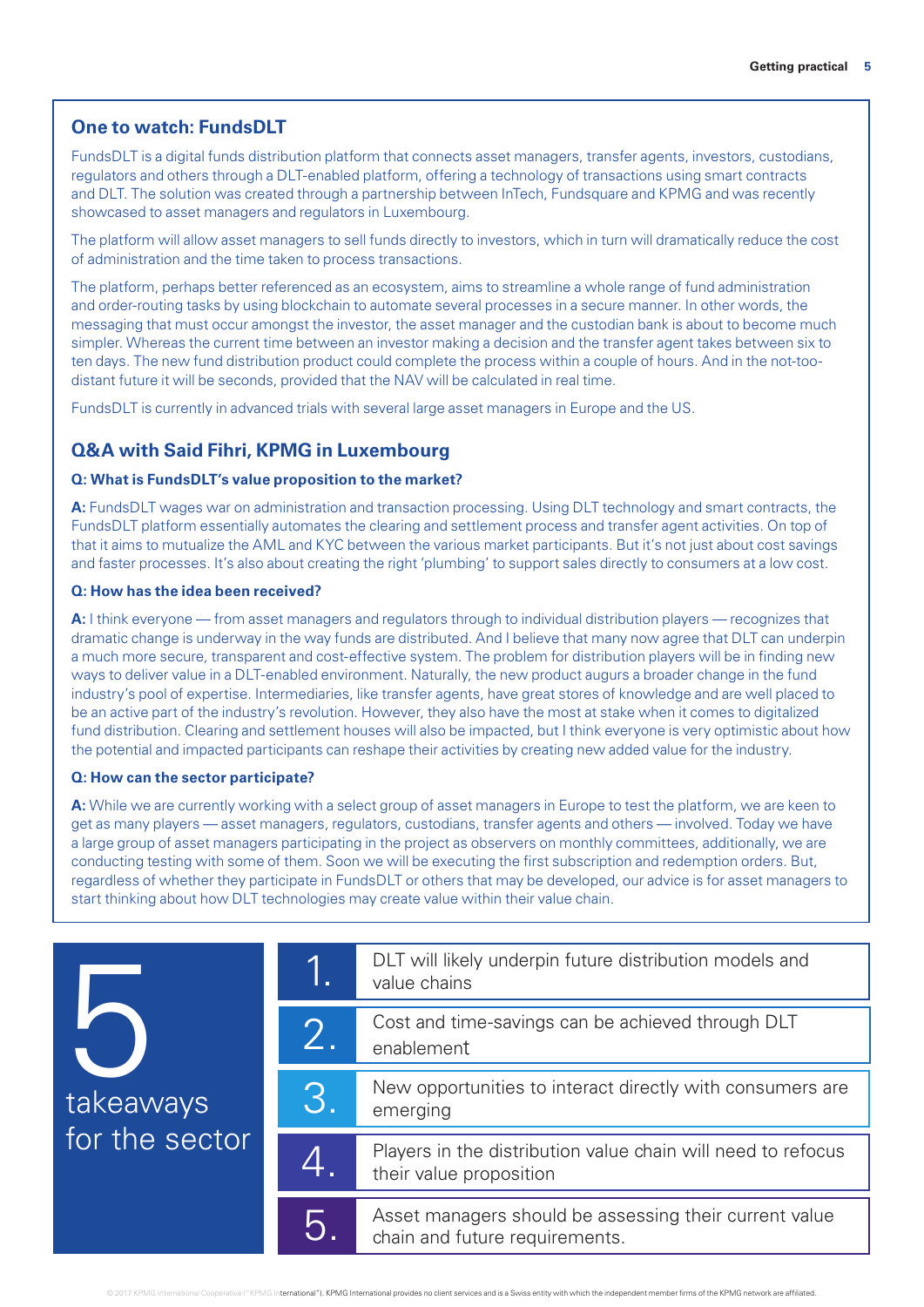# Middle office and clearing services

DLT-enabled platforms are elevating middle office functions from cost centers to profit enablers. Is your middle office thinking strategically about DLT?

Let's face it, clearing processes don't add a lot of value, but they are critically important to the trading of derivatives and other instruments. Indeed, for most banks and firms, clearing services (like many other middle office functions) are seen as a cost center; a basic requirement of doing business.

For others, however, technology is helping turn clearing services into a source of competitive advantage by helping to reduce systemic risk which, in turn, allows them to better manage their capital.

# **The DLT advantage**

Using automated smart contracts and distributed ledger technology, asset managers can essentially automate most of their operational processes, including booking, the posting of collateral, reconciliation, risk monitoring and PnL calculations.

DLT basically allows collateral to be securely transferred in near real-time, thus virtually eliminating the credit risk linked to the window between margin call and receipt of margin. And that means that central counterparties (CCPs) and asset managers can reduce their margin requirements.

# **Being strategic**

Asset managers are rethinking their unique selling propositions and how they really add value. And they are recognizing that DLT-enabled platforms could allow them to reduce their costs and improve their liquidity. Some are then making the decision to outsource while others are improving their DLT capabilities to create competitive differentiators in the future.

Central counterparties also recognize that their value stems from managing risks, not processing payments and are therefore looking to DLT platforms to allow transactions to flow more freely. As a result, they are able to offer a more cost-effective, faster and easier service to customers.

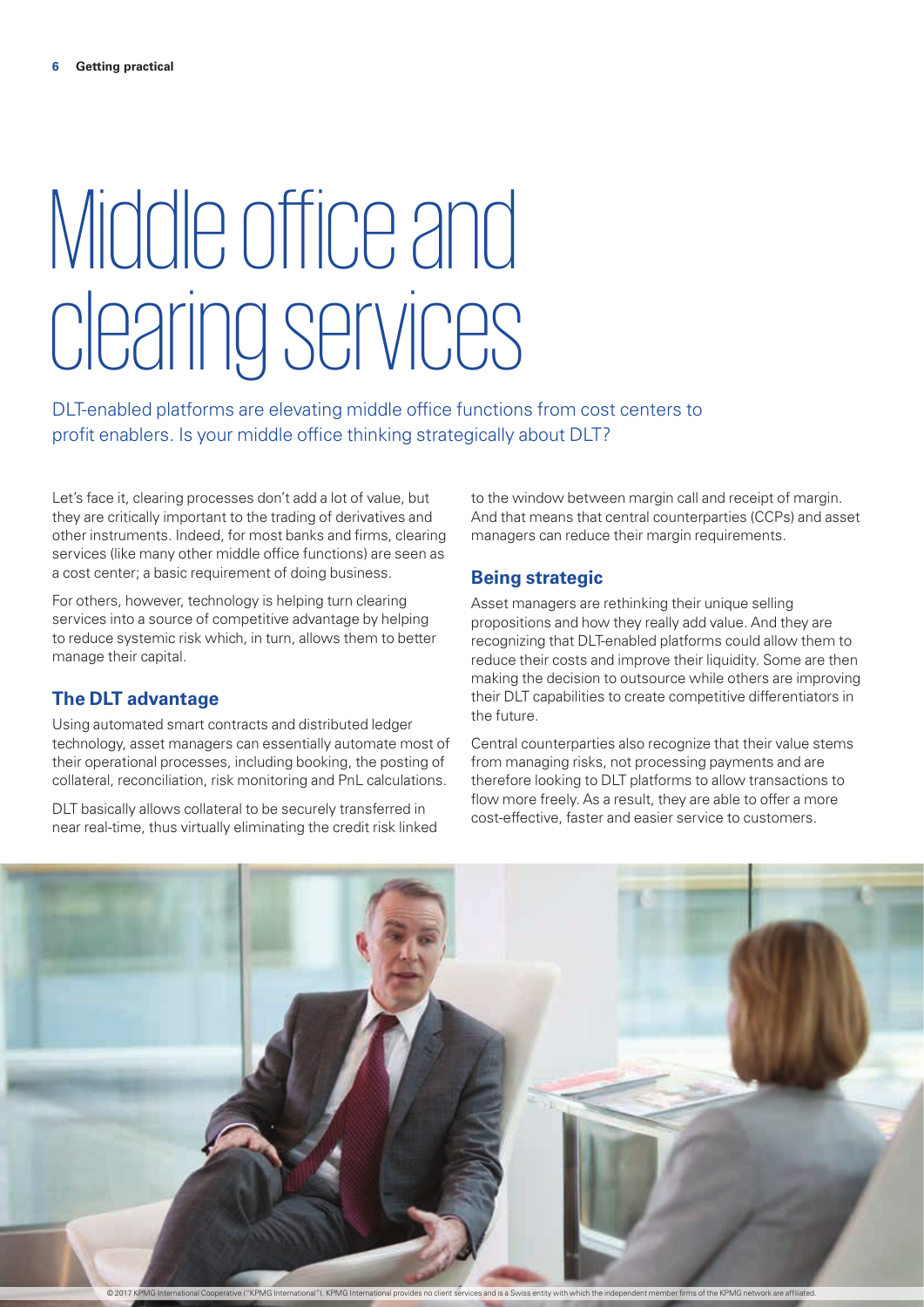# **One to watch: DPactum**

DPactum is a privately-held company focused on harnessing DLT and smart contracts to build a next generation solution for clearing and managing exchange-traded financial derivatives. The technology takes an end-to-end perceptive of clearing services and operates as an app that works on top of existing DLT infrastructure.

DPactum recently started piloting their technology with a group of market participants in exchange-traded derivatives trading and clearing, but plans to roll the platform out to other derivative products as the ecosystem develops.

# **Q&A with Colin Platt, Co-Founder, DPactum**

#### **Q: What is DPactum's value proposition to the market?**

We firmly believe that DLT and smart contracts can generate significant value for the derivatives trading industry, across multiple dimensions. Our solution allows banks and asset managers to continue to add value, but at a much lower cost. That means their people can focus on finding new sources of revenue that may not have been accessible before. And by using DLT, we can help reduce systemic risk, manage capital costs and speed up the process which provides even more value for clients.

#### **Q: How has the idea been received?**

We have talked to a number of banks and asset managers around the world. Some immediately understand the strategic value that DLT-enabled services can deliver and get significant buy in from senior management. I think they recognize that this could create both cost savings and growth opportunities. We are already piloting our solution with a handful of market participants and have received fantastic feedback on both the platform and the outcomes it delivers.

#### **Q: How can the sector participate?**

DLT solutions are heavily influenced by the 'network effect' — the more parties involved, the greater the value of the network — so we are continuously working with banks and asset managers to expand our ecosystem. We would also like to continue working closely with central counterparties and regulators to help improve awareness and adoption of DLT-enabled solutions.

takeaways for the sector

|                 | DLT could fundamentally alter the underlying clearing<br>infrastructure for derivative trading |
|-----------------|------------------------------------------------------------------------------------------------|
| $\mathcal{V}_1$ | Senior management support helps create strategic<br>alignment                                  |
| [3]             | DLT is not just about cost savings but also about creating<br>value                            |
|                 | Those that engage early in DLT will be the first to uncover<br>new value opportunities         |
| $\blacklozenge$ | Rigorous testing will be required before new clearing<br>solutions can be implemented.         |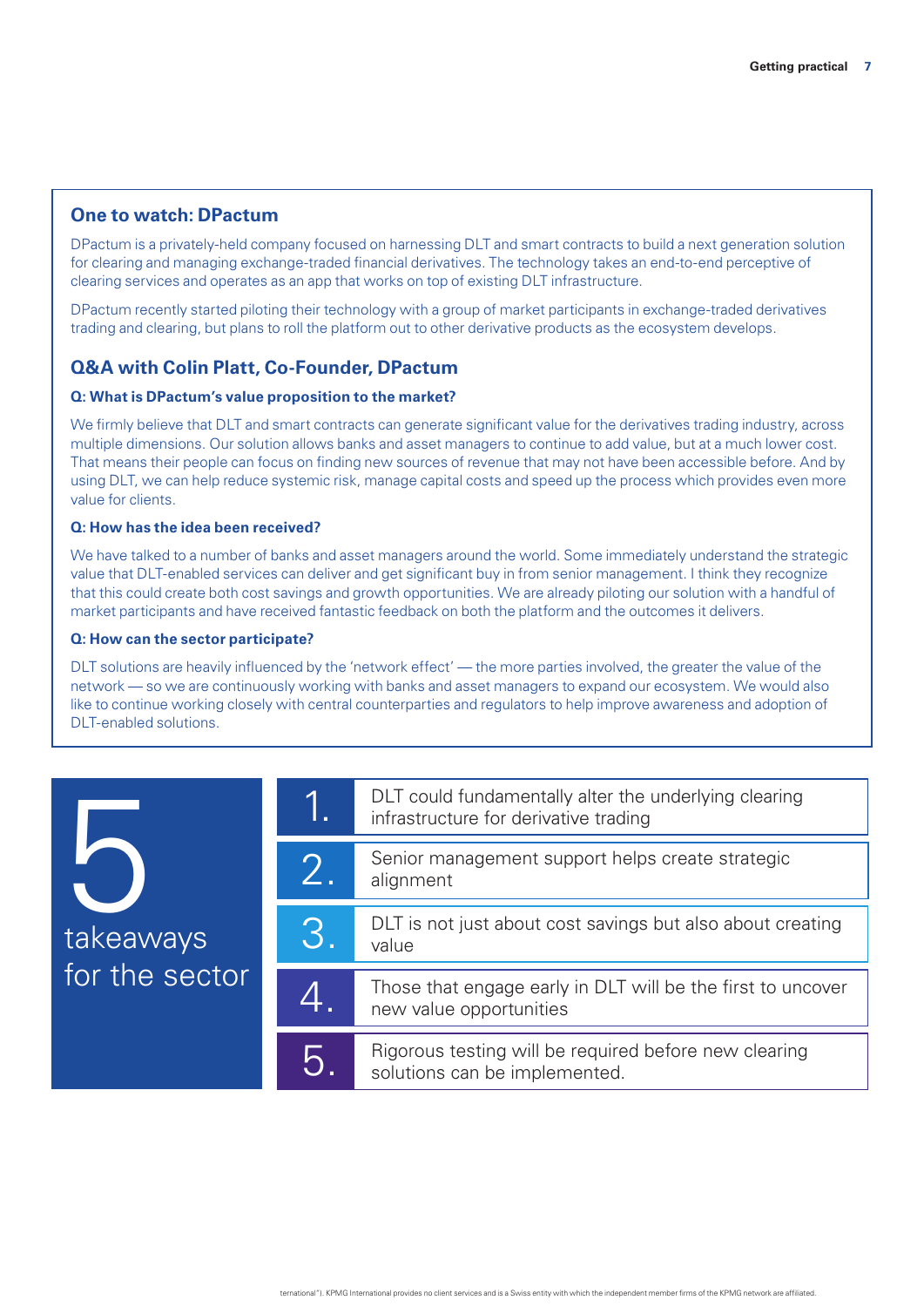# DLT enablement

In today's market environment, asset managers need access to timely, accurate and trustworthy transaction data. Are you ready to make the most of DLT?

As asset managers diversify and expand their portfolios and markets, many are struggling to consolidate, curate and manage their various transaction data sources. Costs are rising. So, too, is the complexity.

With fees coming under continued pressure and operating expenditures under intense scrutiny, asset managers and banks are looking for more agile technology solutions that can cost-effectively meet their complex data and information needs. Some recognize that their ability to adapt to future trends will largely depend on the agility of their technology infrastructure.

#### **Putting DLT to work**

As a secure, distributed and immutable record of ownership and value, DLT technologies allow asset managers to utterly rethink their business models and core processes. Rather than a packaged solution or tool set, DLT technologies

provide a trusted platform upon which asset managers and others in the value chain can interact and transact on a peer-to-peer basis.

DLT platforms let asset managers identify and remove inefficiencies in their processes by eliminating intermediaries and creating trust between market players.

#### **An unstoppable shift**

Leaders in the sector recognize that DLT-enabled platforms offer unique advantages to their current process environment. Some are already shifting discreet books of business over to DLT platforms while others are creating strategies for transferring their entire data system onto these platforms.

Over the next five years, we expect DLT to become embedded into many asset managers' core systems. And that will require a significant shift in the value proposition of other key players, particularly custodians and transfer agents.

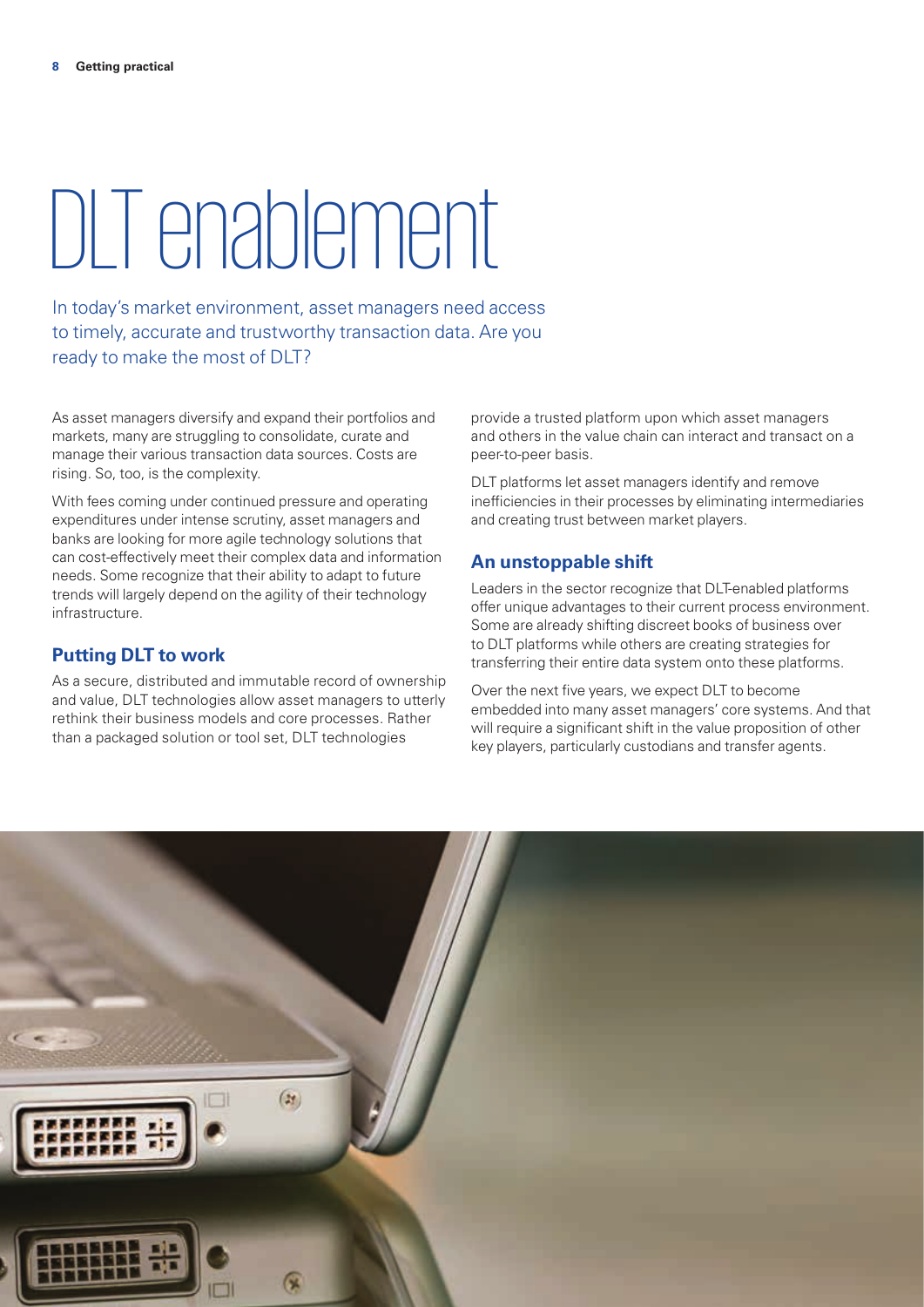#### **One to watch: Aprexo**

Aprexo Limited is developing a cloud-based multi-asset investment platform that uses DLT capabilities and a extensible data classification scheme to help asset managers, regulators and market infrastructure providers make the most of DLT technologies. The Aprexo platform is delivered as Software-as-a-Service (SaaS) and is hosted in Microsoft's cloud, Azure.

Aprexo intends to create a small consortium of asset managers who are testing and advising on the platform's usability, adaptability and value.

#### **Q&A with Markus Ruetimann, Executive Chairman, Aprexo Limited**

#### **Q: What is Aprexo's value proposition to the market?**

Our focus is on delivering value to asset managers throughout the investment lifecycle. Our platform provides asset managers with core information such as investible cash, investment performance and what-if portfolio modelling capabilities. It is designed and built to allow easy, quick and cost-effective installation, and then similarly quick onboarding of new investment vehicles, security classifications and data schemes.

Aprexo's open architecture interconnects with client-chosen or client-built applications through APIs, leaving the choice to our clients rather than to dominant software providers. Much of the most innovative and exciting asset management software at the moment is being developed by small firms — client-focused, responsive, with modern IT architectures, and usually cloud-based. Many are harnessing the power of DLT and encryption technologies. Aprexo's marketplace approach is designed to allow clients to install such firms' products quickly and easily.

And, while we can move extremely quickly, our approach is to allow clients to migrate at the speed they require in order to achieve the functionality they need. Everyone in our organization comes from an investment management background, so we are uniquely focused on what the sector really needs.

#### **Q: How has the idea been received?**

We have seen great interest from asset managers and we are currently working with a number of them to develop the platform further. I think asset managers like the idea of having their data in the cloud, they like the idea of improved extensibility and they like being able to choose which services they keep and which they outsource. They also like the idea that they are buying into and testing a next-generation idea — that certainly makes their CEOs happy.

#### **Q: How can the sector participate?**

Right now, the best thing asset managers can do is experiment and learn about the third generation technology and the digital platforms. They can learn from each other, from participating in consortiums, from advisors and from hands-on testing, in socalled sandpits. But the key is to have a proper debate about how your organization wants to evolve in the future and what role DLT applications and technologies and platforms might play with respect to managing and safeguarding your clients' assets.

**12**<br>takeaways for the sector

| DLT can provide a secure, distributed and immutable<br>record of ownership and value        |
|---------------------------------------------------------------------------------------------|
| DLT platforms can greatly improve cost efficiency and<br>flexibility around data management |
| DLT will quickly become embedded into many asset<br>manager's core systems                  |
| The adoption of DLT technologies will create some<br>disintermediation in the sector        |
| Participants will need to rethink their value proposition and<br>business models.           |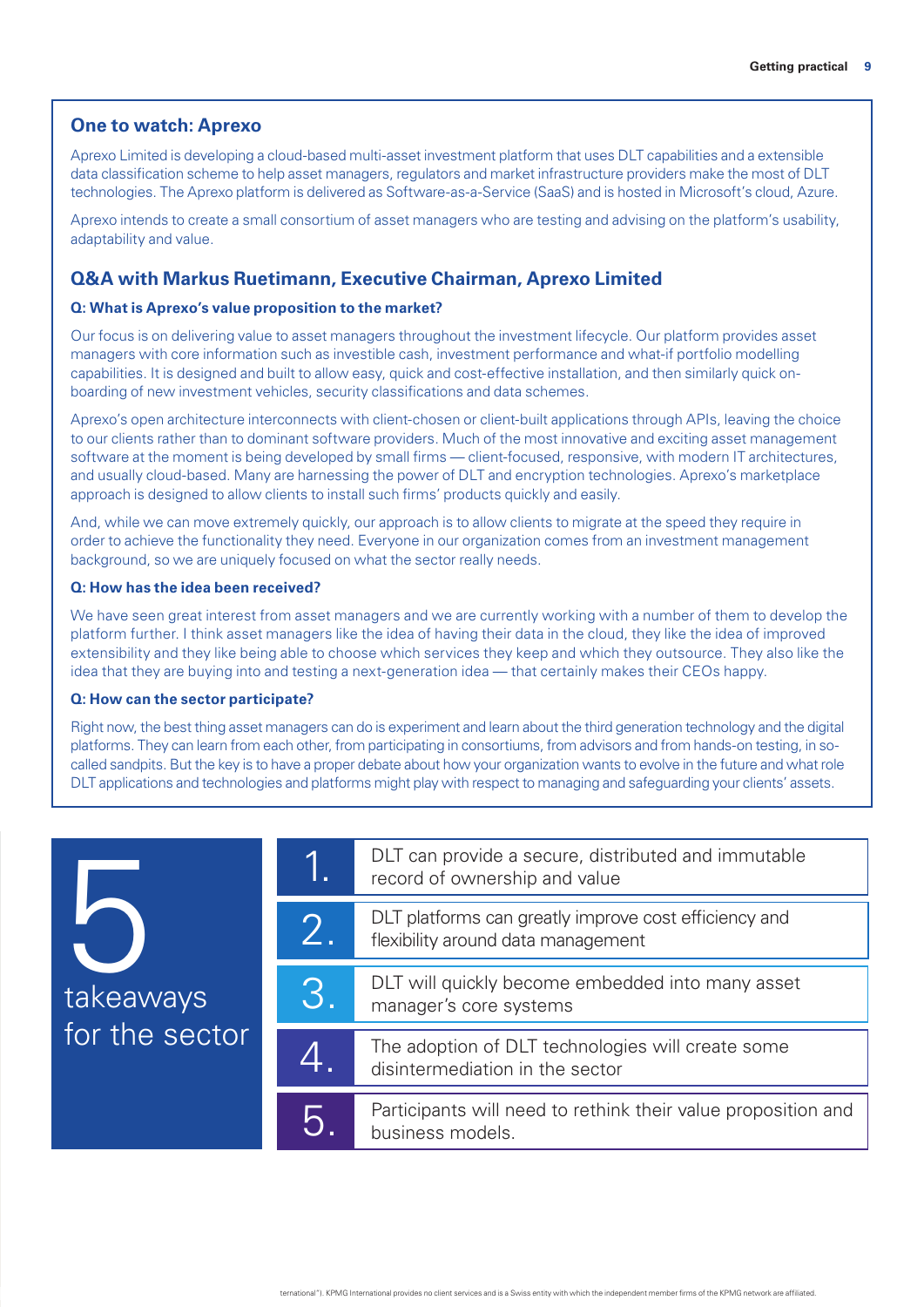

# **[Realizing digital — Learning from leaders](https://home.kpmg.com/xx/en/home/insights/2017/01/learning-from-leaders-fs.html)**

#### **January 2017**

Developed with Aite Group, one of the world's leading independent research firms, this report identifies how the leaders in the market are winning competitive advantage from their digital investments. It provides insights from one-on-one interviews with leading managers, and it offers practical tips and actionable advice for delivering wealth management in the digital era.



### **[Securing the chain](https://home.kpmg.com/xx/en/home/insights/2017/05/securing-the-blockchain-fs.html)**

### **May 2017**

In Securing the chain, we examine two recent high profile blockchain incidents in which the attackers exploited security vulnerabilities while the blockchain networks and their underlying infrastructure continued to function as intended. Additionally, we provide a blockchain security and risk framework based on leading practices to enable a critical line of questioning to ensure your blockchain implementations are secure and resilient.



#### **[Blockchain accelerates insurance transformation](https://home.kpmg.com/xx/en/home/insights/2017/01/blockchain-accelerates-insurance-transformation-fs.html)**

#### **January 2017**

This report provides an overview of how blockchain can be applied to the insurance sector. We offer insight into how blockchain technologies will impact key activities across the operational ecosystem and identify areas of change for these activities throughout the enterprise. The report also features practical actions insurers and reinsurers can take now to prepare for, and get the most value from, the disruption ahead.

#### $v_{DABC}$ AIMA CFD [Transformative](https://home.kpmg.com/xx/en/home/insights/2016/10/transformative-change-fs.html)  change





### **[Transformative change — How innovation and technology](https://home.kpmg.com/xx/en/home/insights/2016/10/transformative-change-fs.html)  [are shaping an industry](https://home.kpmg.com/xx/en/home/insights/2016/10/transformative-change-fs.html) October 2016**

The KPMG/MFA/AIMA global hedge fund survey investigated how managers are planning to use technology in the next 5 years. Are they planning to build, buy or outsource technology? Are they considering investing in predictive analytics, robo trading and/or artificial intelligence to improve their front office capabilities? How are they addressing their cybersecurity needs?

# **[Consensus — Immutable agreement for the Internet of value](https://home.kpmg.com/cn/en/home/insights/2016/09/blockchain-consensus.html) September 2016**

Some of the world's largest banks and technology firms have begun investing large resources into pioneering the use of blockchain technology in recent years. With potential applications from establishing digital identities through to automating traditionally paper intensive processes like trade finance, blockchain is widely viewed as the most disruptive technology to emerge since the Internet. This report outlines the efforts so far to pioneer this form of distributed ledger technology.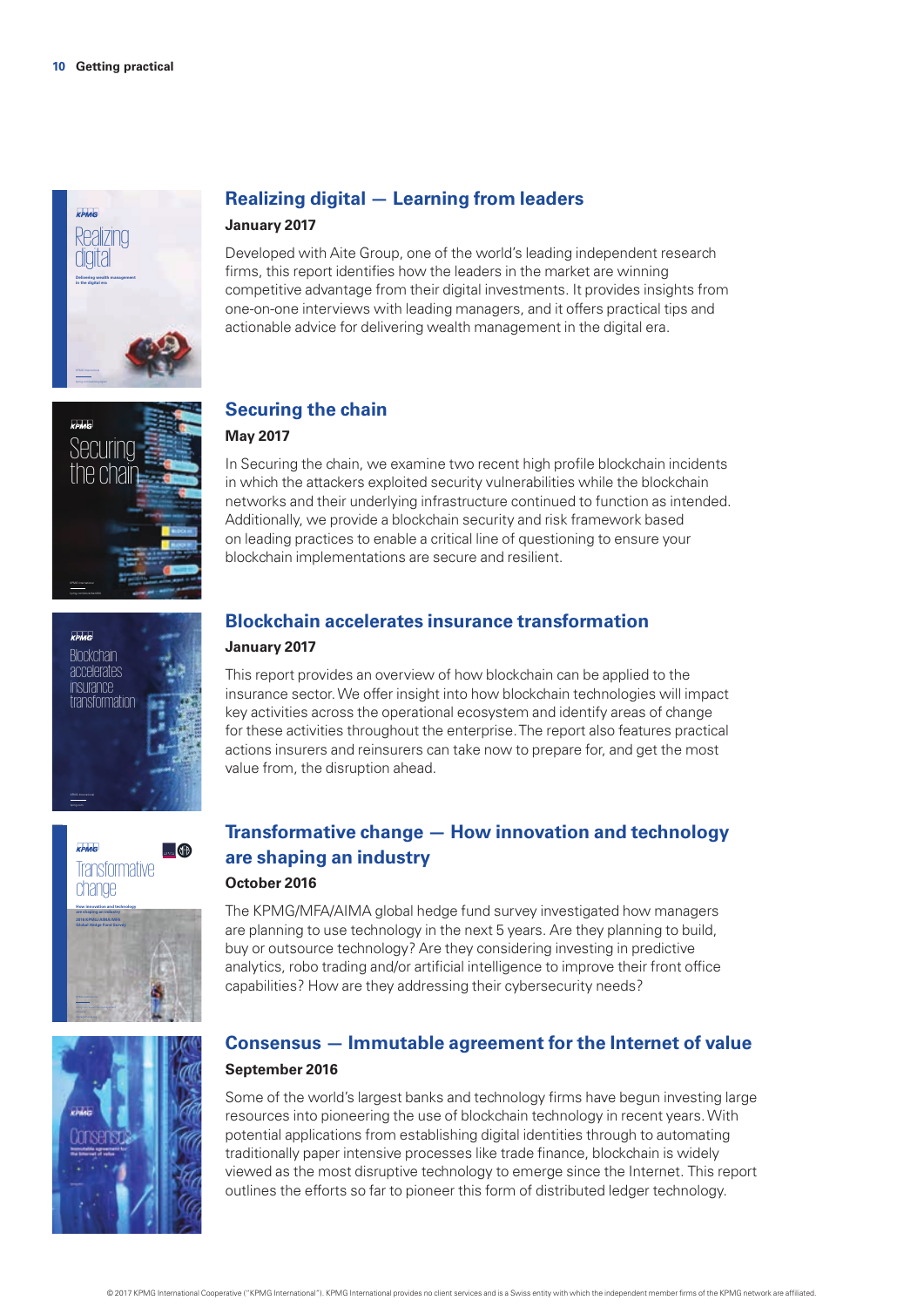